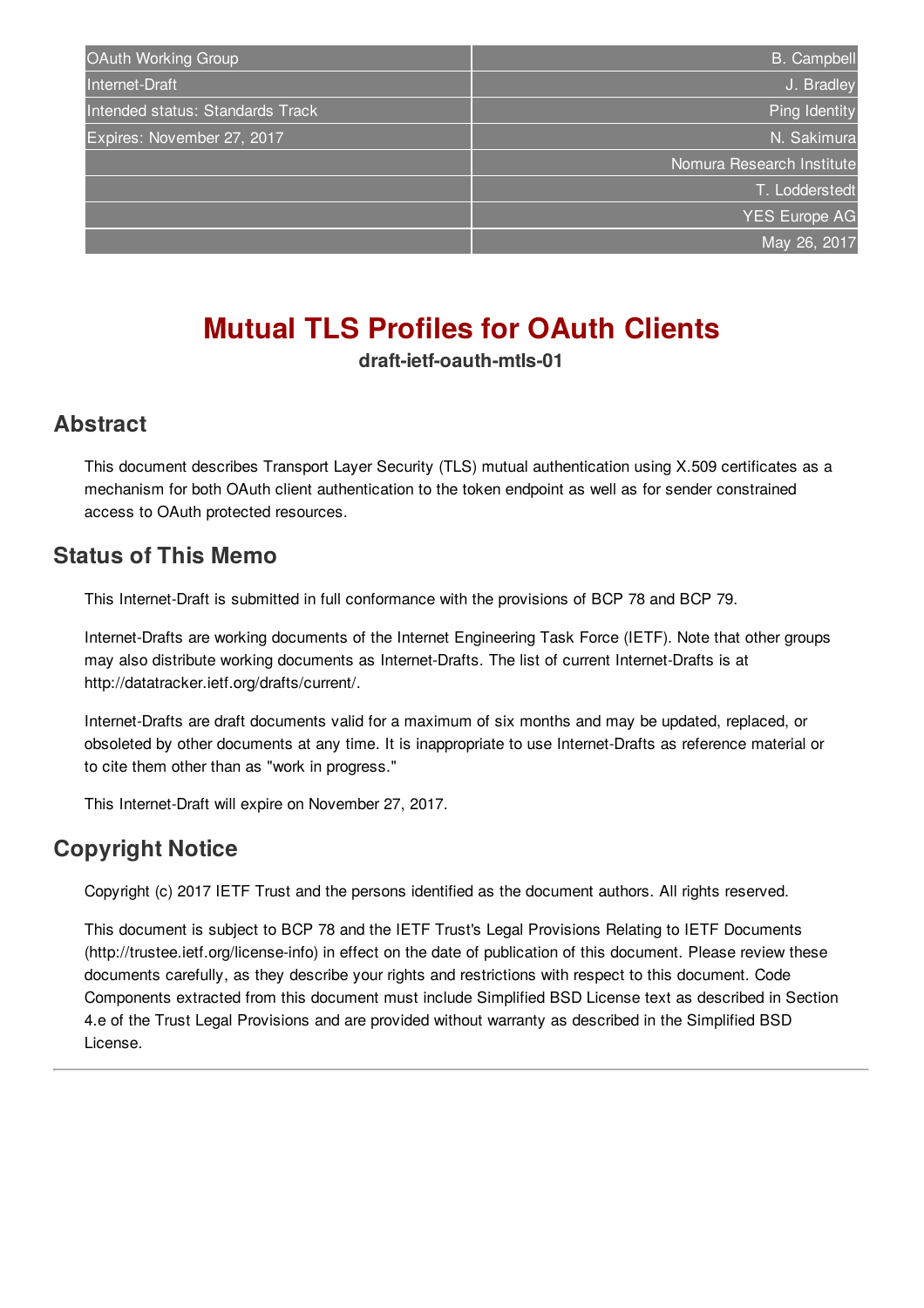# <span id="page-1-0"></span>**Table of [Contents](#page-1-0)**

- **1. [Introduction](#page-1-1)**
	- **1.1. [Requirements](#page-1-2) Notation and Conventions**
	- **1.2. [Terminology](#page-2-0)**
- **2. Mutual TLS for Client [Authentication](#page-2-1)**
	- **2.1. Mutual TLS Client [Authentication](#page-2-2) to the Token Endpoint**
	- **2.2. [Authorization](#page-2-3) Server Metadata**
	- **2.3. Dynamic Client [Registration](#page-2-4)**
- **3. Mutual TLS Sender [Constrained](#page-3-0) Resources Access**
	- **3.1. X.509 Certificate SHA-256 Thumbprint [Confirmation](#page-3-1) Method for JWT**
	- **3.2. Confirmation Method for Token [Introspection](#page-4-0)**
- **4. IANA [Considerations](#page-4-1)**
	- **4.1. JWT [Confirmation](#page-4-2) Methods Registration**
		- **4.1.1. Registry [Contents](#page-4-3)**
	- **4.2. Token Endpoint [Authentication](#page-5-0) Method Registration**
		- **4.2.1. Registry [Contents](#page-5-1)**
	- **4.3. OAuth Token [Introspection](#page-5-2) Response Registration**
		- **4.3.1. Registry [Contents](#page-5-3)**
	- **4.4. OAuth Dynamic Client [Registration](#page-5-4) Metadata Registration**
	- **4.4.1. Registry [Contents](#page-5-5)**
- **5. Security [Considerations](#page-5-6)**
	- **5.1. TLS Versions and Best [Practices](#page-5-7)**
	- **5.2. Client Identity Binding by the [Authorization](#page-6-0) Server**
- **6. [References](#page-6-1)**
	- **6.1. Normative [References](#page-6-2)**
	- **6.2. [Informative](#page-6-3) References**

**Appendix A. [Acknowledgements](#page-6-4) Appendix B. [Document\(s\)](#page-7-0) History Authors' [Addresses](#page-7-1)**

#### <span id="page-1-3"></span><span id="page-1-1"></span>**[1.](#page-1-1) [Introduction](#page-1-3)**

This document describes Transport Layer Security (TLS) mutual authentication using X.509 certificates as a mechanism for both OAuth client authentication to the token endpoint as well as for sender constrained access to OAuth protected resources.

The OAuth 2.0 Authorization Framework [\[RFC6749\]](#page-6-5) defines a shared secret method of client authentication but also allows for the definition and use of additional client authentication mechanisms when interacting with the authorization server's token endpoint. This document describes an additional mechanism of client authentication utilizing mutual TLS [\[RFC5246\]](#page-6-6) certificate-based authentication, which provides better security characteristics than shared secrets.

Mutual TLS sender constrained access to protected resources ensures that only the party in possession of the private key corresponding to the certificate can utilize the access token to get access to the associated resources. Such a constraint is unlike the case of the basic bearer token described in [\[RFC6750\]](#page-6-7), where any party in possession of the access token can use it to access the associated resources. Mutual TLS sender constrained access binds the access token to the client's certificate thus preventing the use of stolen access tokens or replay of access tokens by unauthorized parties.

Mutual TLS sender constrained access tokens and mutual TLS client authentication are distinct mechanisms that don't necessarily need to be deployed together.

# <span id="page-1-4"></span><span id="page-1-2"></span>**[1.1.](#page-1-2) [Requirements](#page-1-4) Notation and Conventions**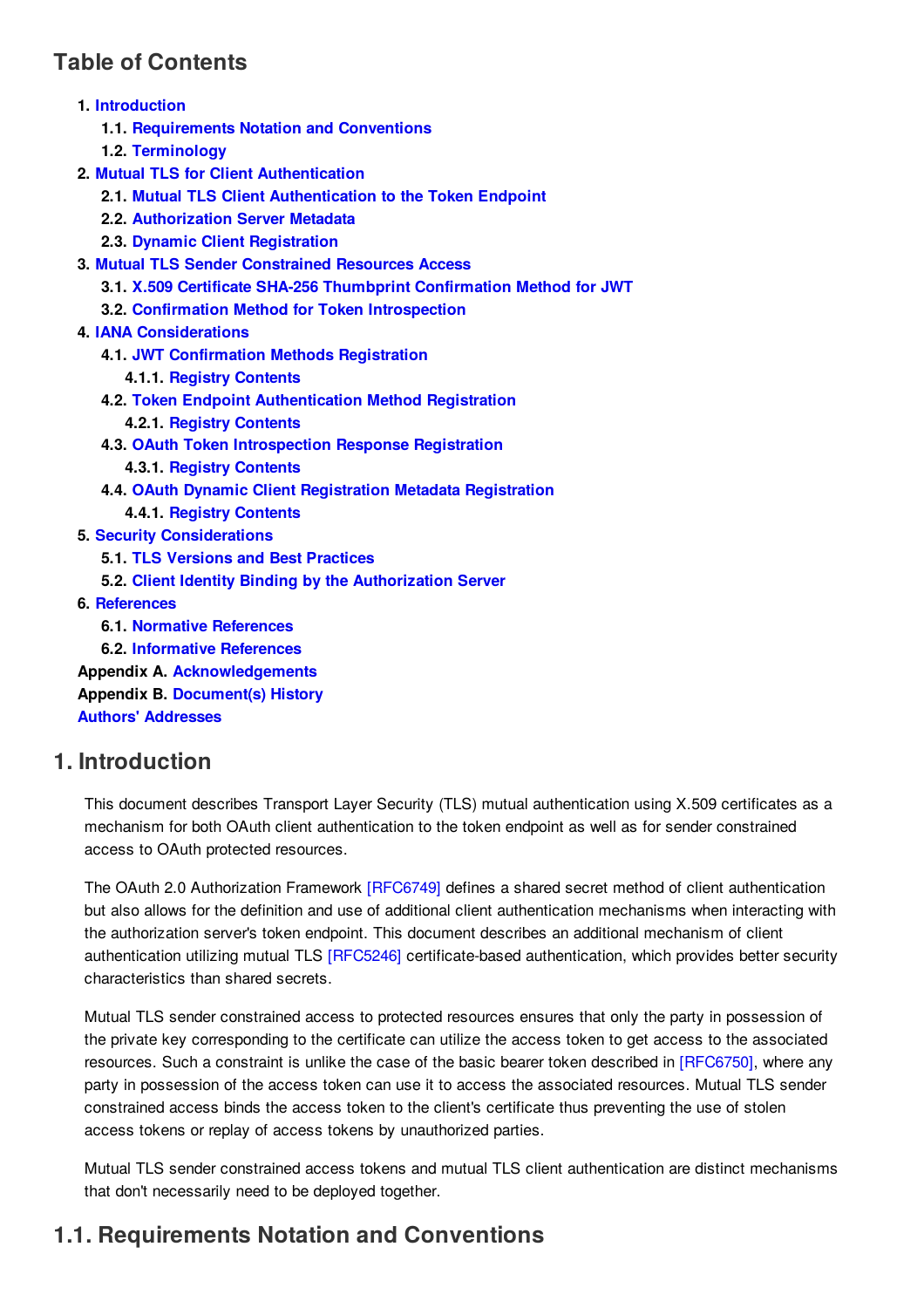The key words "MUST", "MUST NOT", "REQUIRED", "SHALL", "SHALL NOT", "SHOULD", "SHOULD NOT", "RECOMMENDED", "NOT RECOMMENDED", "MAY", and "OPTIONAL" in this document are to be interpreted as described in [RFC](#page-6-8) 2119 [RFC2119].

#### <span id="page-2-5"></span><span id="page-2-0"></span>**[1.2.](#page-2-0) [Terminology](#page-2-5)**

This specification uses the following phrases interchangeably: [TLS](#page-6-6) 1.2 [RFC5246] this requires the client to send Client Certificate and Certificate Verify messages during the TLS handshake and for the server to verify these messages.

Transport Layer Security (TLS) Mutual Authentication

Mutual TLS

These phrases all refer to the process whereby a client uses it's X.509 certificate to authenticate itself with a server when negotiating a TLS session. In

# <span id="page-2-6"></span><span id="page-2-1"></span>**[2.](#page-2-1) Mutual TLS for Client [Authentication](#page-2-6)**

# <span id="page-2-7"></span><span id="page-2-2"></span>**[2.1.](#page-2-2) Mutual TLS Client [Authentication](#page-2-7) to the Token Endpoint**

The following section defines, as an extension of OAuth 2.0, [Section](#page-6-5) 2.3 [RFC6749], the use of mutual TLS X.509 client certificates as client credentials. The requirement of mutual TLS for client authentications is determined by the authorization server based on policy or configuration for the given client (regardless of whether the client was dynamically registered or statically configured or otherwise established). OAuth 2.0 requires that access token requests by the client to the token endpoint use TLS. In order to utilize TLS for client authentication, the TLS connection MUST have been established or reestablished with mutual X.509 certificate authentication (i.e. the Client Certificate and Certificate Verify messages are sent during the TLS Handshake [\[RFC5246\]](#page-6-6)).

For all access token requests to the token endpoint, regardless of the grant type used, the client MUST include the client\_id parameter, described in OAuth 2.0, [Section](#page-6-5) 2.2 [RFC6749]. The presence of the client id parameter enables the authorization server to easily identify the client independently from the content of the certificate and allows for trust models to vary as appropriate for a given deployment. The authorization server can locate the client configuration by the client identifier and check the certificate presented in the TLS Handshake against the expected credentials for that client. As described in Section 5.2, the [authorization](#page-6-9) server MUST enforce some method of binding a certificate to a client.

#### <span id="page-2-8"></span><span id="page-2-3"></span>**[2.2.](#page-2-3) [Authorization](#page-2-8) Server Metadata**

tls\_client\_auth is used as a new value of the token\_endpoint\_auth\_methods\_supported metadata parameter to indicate server support for mutual TLS as a client authentication method in authorization server metadata such as [\[OpenID.Discovery\]](#page-6-10) and [\[I-D.ietf-oauth-discovery\]](#page-6-11).

# <span id="page-2-9"></span><span id="page-2-4"></span>**[2.3.](#page-2-4) Dynamic Client [Registration](#page-2-9)**

This draft adds the following values and metadata parameters to OAuth 2.0 Dynamic Client [Registration](#page-6-12) [RFC7591].

The value tls\_client\_auth is used to indicate the client's intention to use mutual TLS as an authentication method to the token endpoint for the token endpoint auth method client metadata field.

For authorization servers that associate certificates with clients using subject information in the certificate, the following two new metadata parameters can be used: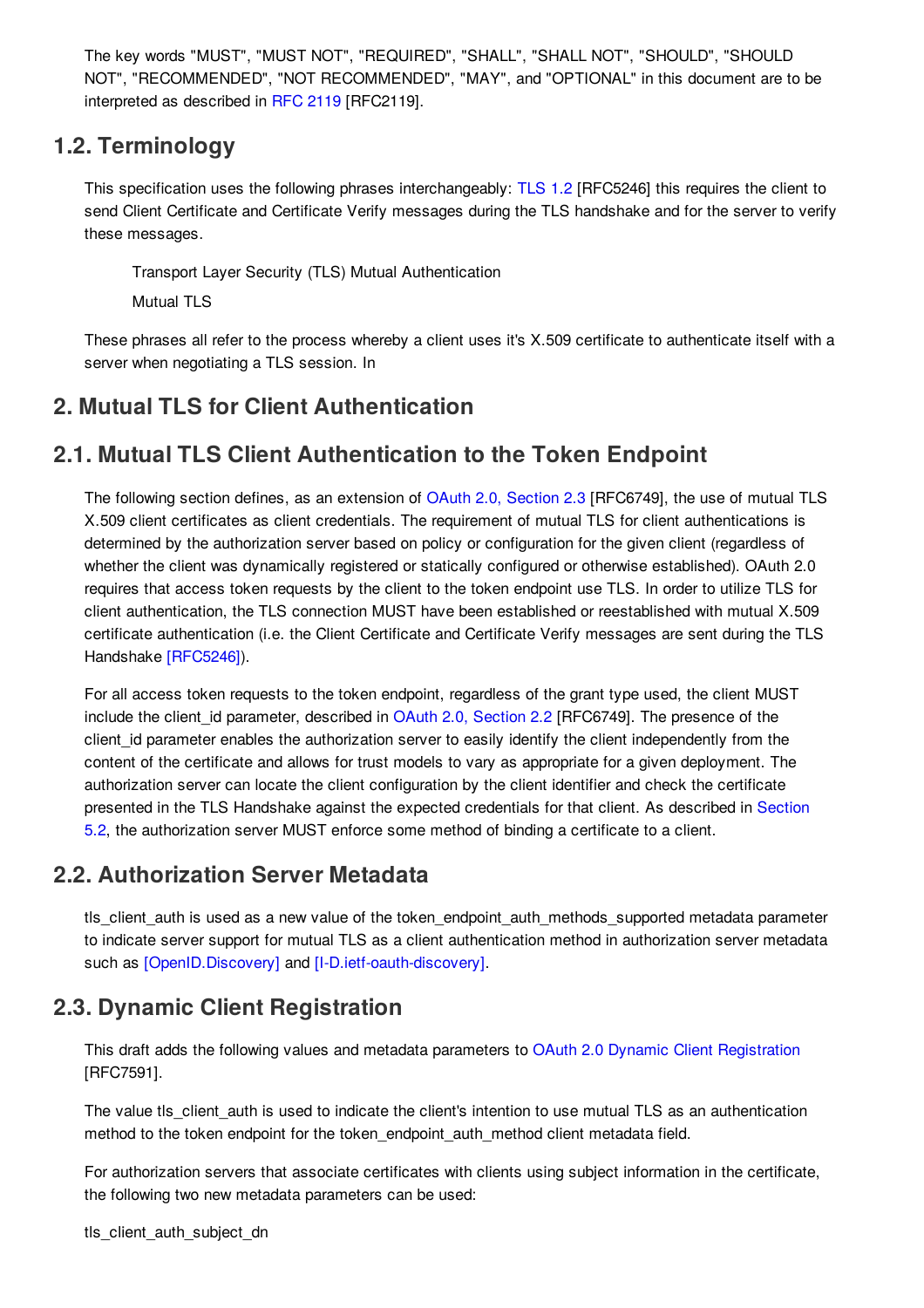An [\[RFC4514\]](#page-6-13) string representation of the expected subject distinguished name of the certificate the OAuth client will use in mutual TLS authentication.

tls\_client\_auth\_root\_dn

An [\[RFC4514\]](#page-6-13) string representation of a distinguished name that can optionally be used to constrain, for the given client, the expected distinguished name of the root issuer of the client certificate.

For authorization servers that use the key or full certificate to associate clients with certificates, the existing jwks uri or jwks metadata parameters from [\[RFC7591\]](#page-6-12) should be used.

#### <span id="page-3-2"></span><span id="page-3-0"></span>**[3.](#page-3-0) Mutual TLS Sender [Constrained](#page-3-2) Resources Access**

When mutual TLS is used at the token endpoint, the authorization server is able to bind the issued access token to the client certificate. Such a binding is accomplished by associating the certificate with the token in a way that can be accessed by the protected resource, such as embedding the certificate hash in the issued access token directly, using the syntax described in [Section](#page-3-3) 3.1, or through token introspection as described in [Section](#page-4-4) 3.2. Other methods of associating a certificate with an access token are possible, per agreement by the authorization server and the protected resource, but are beyond the scope of this specification.

The client makes protected resource requests as described in [\[RFC6750\]](#page-6-7), however, those requests MUST be made over a mutually authenticated TLS connection using the same certificate that was used for mutual TLS at the token endpoint.

The protected resource MUST obtain the client certificate used for mutual TLS authentication and MUST verify that the that certificate matches the certificate associated with the access token. If they do not match, the resource access attempt MUST be rejected with an error.

#### <span id="page-3-3"></span><span id="page-3-1"></span>**[3.1.](#page-3-1) X.509 Certificate SHA-256 Thumbprint [Confirmation](#page-3-3) Method for JWT**

When access tokens are represented as a JSON Web Tokens (JWT[\)\[RFC7519\]](#page-6-14), the certificate hash information SHOULD be represented using the x5t#S256 confirmation method member defined herein.

To represent the hash of a certificate in a JWT, this specification defines the new JWT Confirmation Method RFC [7800](#page-6-15) [RFC7800] member x5t#S256 for the X.509 Certificate SHA-256 Thumbprint. The value of the x5t#S256 member is a base64url-encoded SHA-256[\[SHS\]](#page-6-16) hash (a.k.a. thumbprint or digest) of the DER encoding of the X.509 certificate<sup>[RFC5280]</sup> (note that certificate thumbprints are also sometimes also known as certificate fingerprints).

The following is an example of a JWT payload containing an x5t#S256 certificate thumbprint confirmation method.

```
{
 "iss": "https://server.example.com",
 "sub": "ty.webb@example.com",
 "exp": 1493726400,
 "nbf": 1493722800,
 "cnf":{
  "x5t#S256": "bwcK0esc3ACC3DB2Y5_lESsXE8o9ltc05O89jdN-dg2"
 }
}
```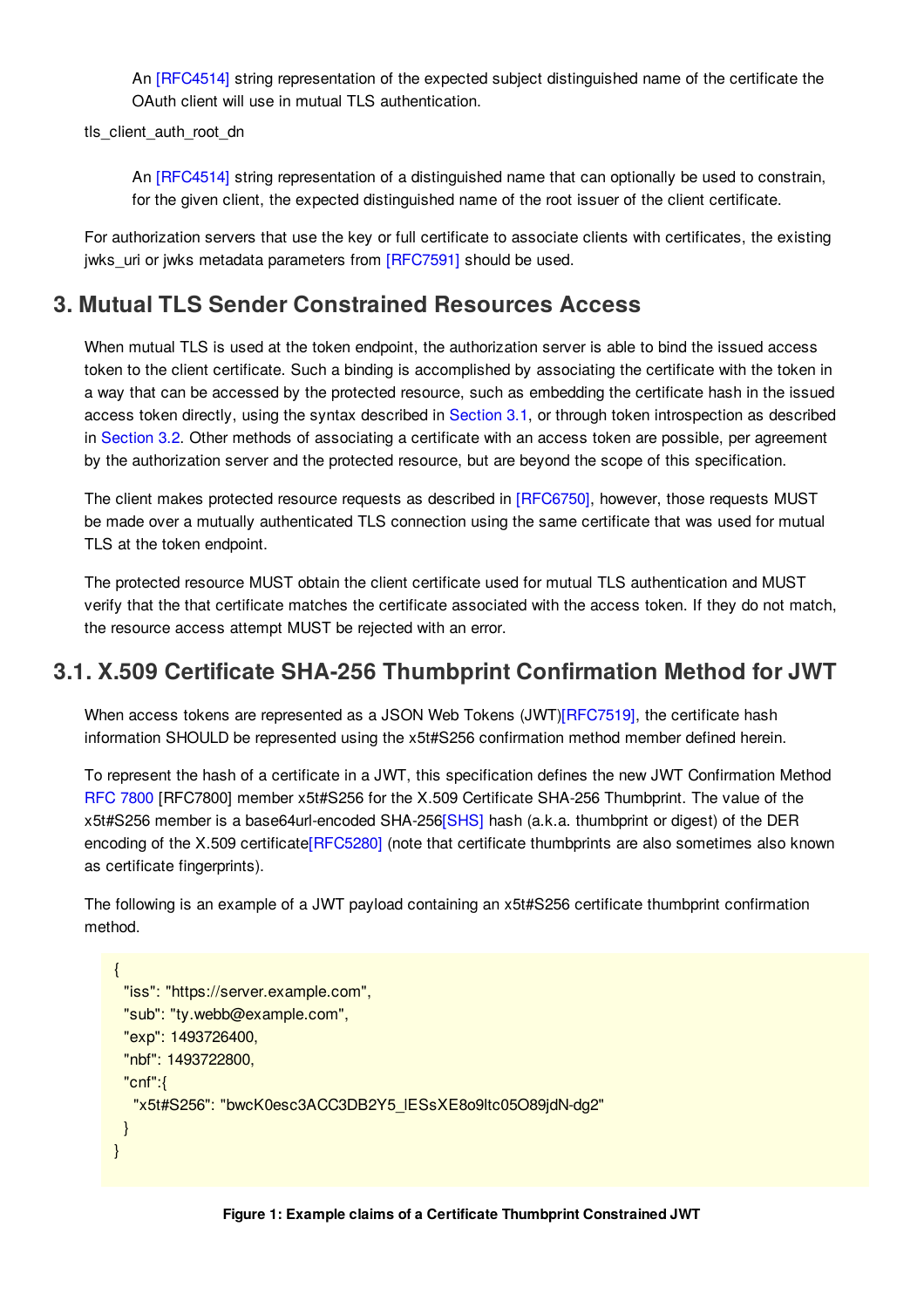### <span id="page-4-4"></span><span id="page-4-0"></span>**[3.2.](#page-4-0) Confirmation Method for Token [Introspection](#page-4-4)**

OAuth 2.0 Token [Introspection](#page-6-18) [RFC7662] defines a method for a protected resource to query an authorization server about the active state of an access token as well as to determine meta-information about the token.

For a mutual TLS sender constrained access token, the hash of the certificate to which the token is bound is conveyed to the protected resource as meta-information in a token introspection response. The hash is conveyed using same structure as the certificate SHA-256 thumbprint confirmation method, described in [Section](#page-3-3) 3.1, as a top-level member of the introspection response JSON. The protected resource compares that certificate hash to a hash of the client certificate used for mutual TLS authentication and rejects the request, if they do not match.

[Proof-of-Possession](#page-6-15) Key Semantics for JSON Web Tokens [RFC7800] defined the cnf (confirmation) claim, which enables confirmation key information to be carried in a JWT. However, the same proof-of-possession semantics are also useful for introspected access tokens whereby the protected resource obtains the confirmation key data as meta-information of a token introspection response and uses that information in verifying proof-of-possession. Therefore this specification defines and registers proof-of-possession semantics for OAuth 2.0 Token [Introspection](#page-6-18) [RFC7662] using the cnf structure. When included as a toplevel member of an OAuth token introspection response, cnf has the same semantics and format as the the claim of the same name defined in [\[RFC7800\]](#page-6-15). While this specification only explicitly uses the x5t#S256 confirmation method member, it needed to define and register the higher level cnf structure as an introspection response member in order to define and use its more specific x5t#S256 confirmation method.

The following is an example of an introspection response for an active token with an x5t#S256 certificate thumbprint confirmation method.

```
HTTP/1.1 200 OK
Content-Type: application/json
{
 "active": true,
 "iss": "https://server.example.com",
 "sub": "ty.webb@example.com",
 "exp": 1493726400,
 "nbf": 1493722800,
 "cnf":{
  "x5t#S256": "bwcK0esc3ACC3DB2Y5_lESsXE8o9ltc05O89jdN-dg2"
 }
}
```
**Figure 2: Example Introspection Response for a Certificate Constrained Access Token**

### <span id="page-4-5"></span><span id="page-4-1"></span>**[4.](#page-4-1) IANA [Considerations](#page-4-5)**

# <span id="page-4-6"></span><span id="page-4-2"></span>**[4.1.](#page-4-2) JWT [Confirmation](#page-4-6) Methods Registration**

This specification requests registration of the following value in the IANA "JWT Confirmation Methods" registry [\[IANA.JWT.Claims\]](#page-6-19) for JWT cnf member values established by [\[RFC7800\]](#page-6-15).

# <span id="page-4-3"></span>**[4.1.1.](#page-4-3) Registry Contents**

● Confirmation Method Value: x5t#S256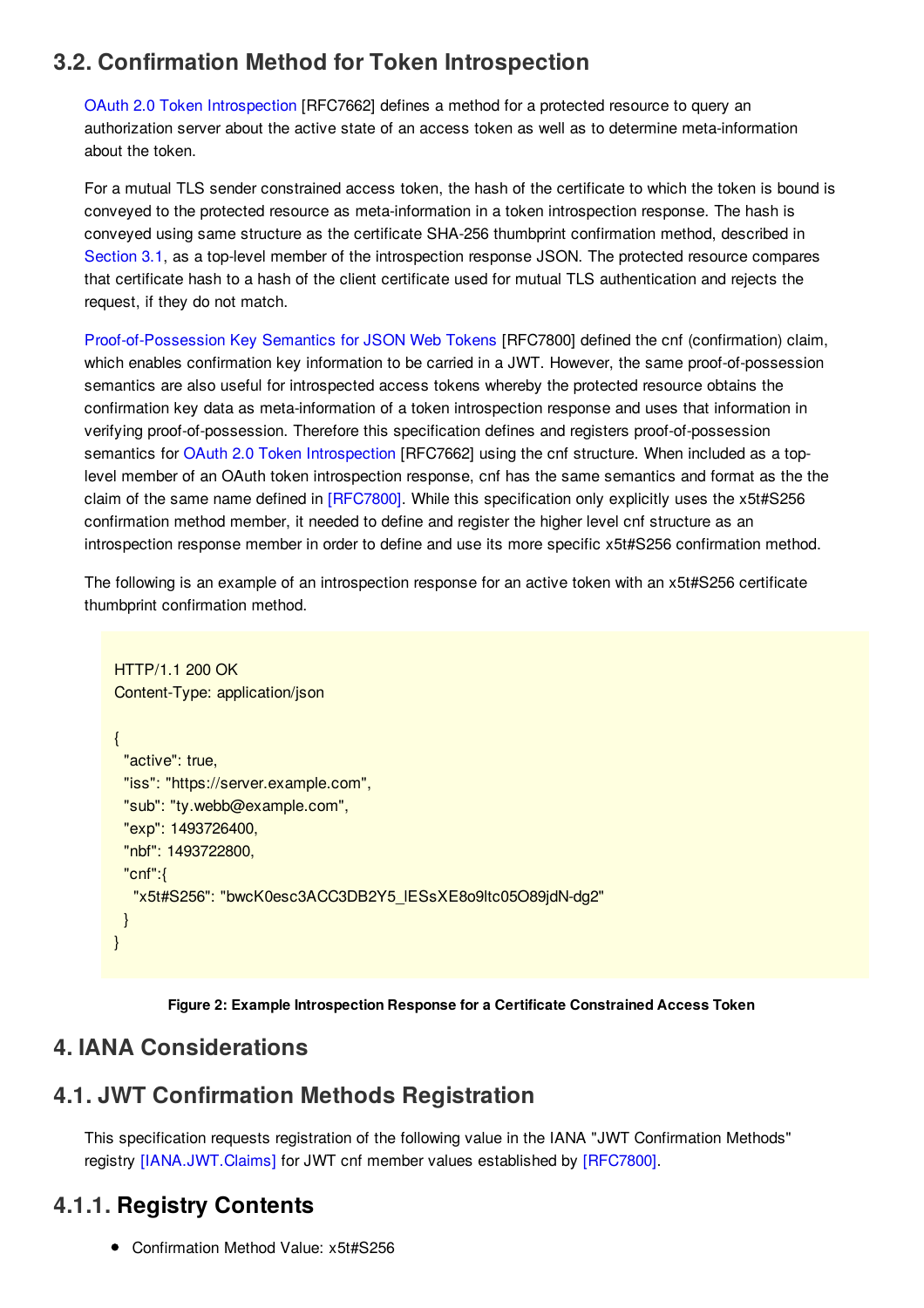- Confirmation Method Description: X.509 Certificate SHA-256 Thumbprint
- Change Controller: IESG
- <span id="page-5-8"></span>• Specification Document(s): [Section](#page-3-3) 3.1 of [[ this specification ]]

#### <span id="page-5-0"></span>**[4.2.](#page-5-0) Token Endpoint [Authentication](#page-5-8) Method Registration**

This specification requests registration of the following value in the IANA "OAuth Token Endpoint Authentication Methods" registry [\[IANA.OAuth.Parameters\]](#page-6-20) established by [\[RFC7591\]](#page-6-12).

#### <span id="page-5-1"></span>**[4.2.1.](#page-5-1) Registry Contents**

- Token Endpoint Authentication Method Name: tls\_client\_auth
- Change Controller: IESG
- <span id="page-5-9"></span>• Specification Document(s): [Section](#page-2-8) 2.2 of [[ this specification ]]

#### <span id="page-5-2"></span>**[4.3.](#page-5-2) OAuth Token [Introspection](#page-5-9) Response Registration**

This specification requests registration of the following value in the IANA "OAuth Token Introspection Response" registry [\[IANA.OAuth.Parameters\]](#page-6-20) established by [\[RFC7662\]](#page-6-18).

#### <span id="page-5-3"></span>**[4.3.1.](#page-5-3) Registry [Contents](#page-5-10)**

- <span id="page-5-10"></span>Claim Name: cnf
- Claim Description: Confirmation
- Change Controller: IESG
- <span id="page-5-11"></span>• Specification Document(s): [Section](#page-4-4) 3.2 of [[ this specification ]]

## <span id="page-5-4"></span>**[4.4.](#page-5-4) OAuth Dynamic Client [Registration](#page-5-11) Metadata Registration**

This specification requests registration of the following client metadata definitions in the IANA "OAuth Dynamic Client Registration Metadata" registry [\[IANA.OAuth.Parameters\]](#page-6-20) established by [\[RFC7591\]](#page-6-12):

#### <span id="page-5-5"></span>**[4.4.1.](#page-5-5) Registry [Contents](#page-5-12)**

- <span id="page-5-12"></span>• Client Metadata Name: tls\_client\_auth\_subject\_dn
- Client Metadata Description: String value specifying the expected subject distinguished name of the client certificate.
- Change Controller: IESG
- Specification Document(s): [Section](#page-2-9) 2.3 of [[ this specification ]]
- Client Metadata Name: tls\_client\_auth\_root\_dn
- Client Metadata Description: String value specifying the expected distinguished name of the root issuer of the client certificate
- Change Controller: IESG
- Specification Document(s): [Section](#page-2-9) 2.3 of [[ this specification ]]

# <span id="page-5-13"></span><span id="page-5-6"></span>**[5.](#page-5-6) Security [Considerations](#page-5-13)**

#### <span id="page-5-14"></span><span id="page-5-7"></span>**[5.1.](#page-5-7) TLS Versions and Best [Practices](#page-5-14)**

[TLS](#page-6-6) 1.2 [RFC5246] is cited in this document because, at the time of writing, it is latest version that is widely deployed. However, this document is applicable with other TLS versions supporting certificate-based client authentication. Implementation security considerations for TLS, including version recommendations, can be found in [Recommendations](#page-6-21) for Secure Use of Transport Layer Security (TLS) and Datagram Transport Layer Security (DTLS) [BCP195].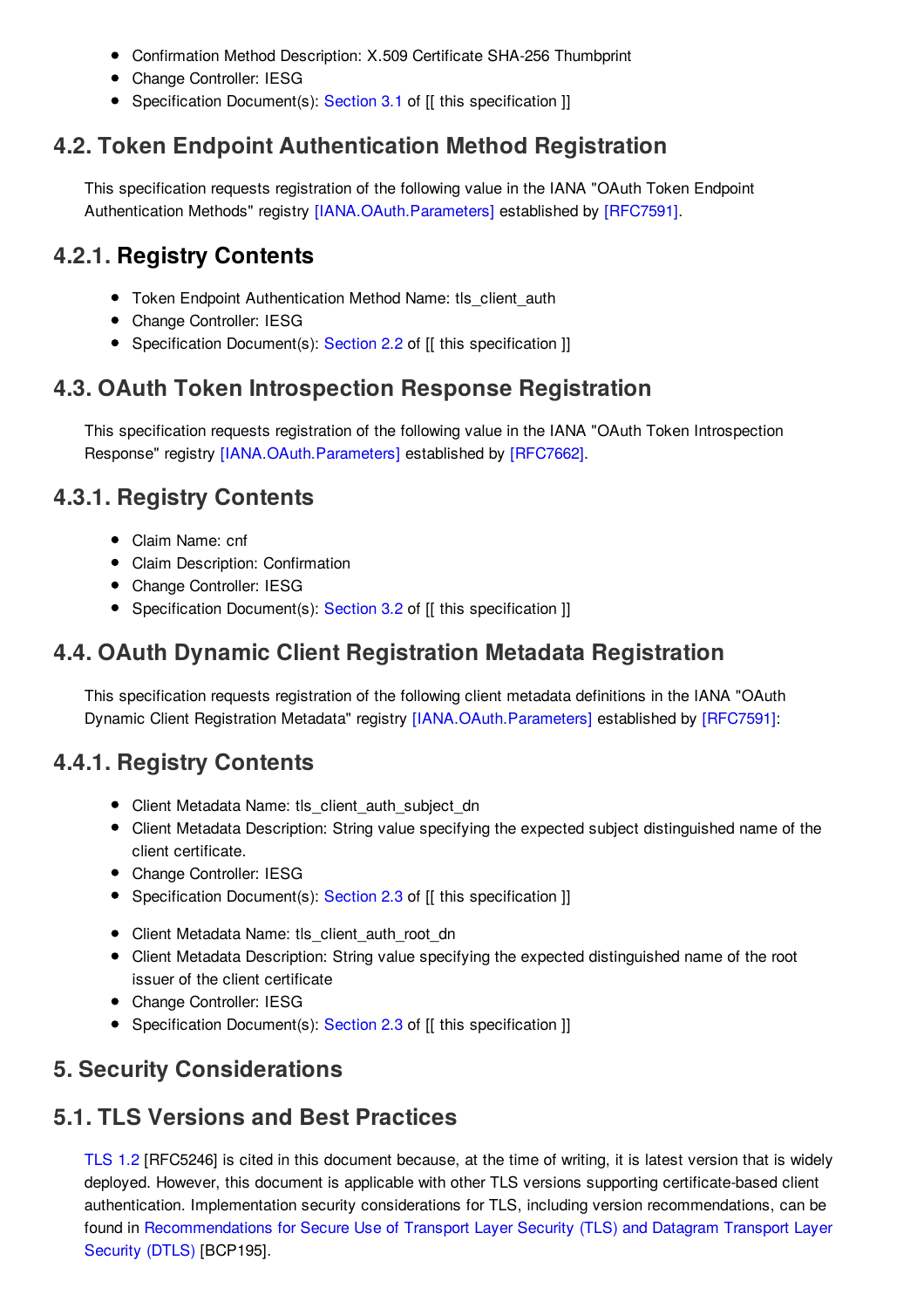# <span id="page-6-9"></span><span id="page-6-0"></span>**[5.2.](#page-6-0) Client Identity Binding by the [Authorization](#page-6-9) Server**

No specific method of binding a certificate to a client identifier at the token endpoint is prescribed by this document. However, some method MUST be employed so that, in addition to proving possession of the private key corresponding to the certificate, the client identity is also bound to the certificate. One such binding would be to configure for the client a value that the certificate must contain in the subject field and possibly the expected trust anchor. An alternative method would be to configure a public key for the client directly that would have to match the subject public key info of the certificate.

#### <span id="page-6-1"></span>**[6.](#page-6-1) References**

#### <span id="page-6-2"></span>**[6.1.](#page-6-2) Normative References**

<span id="page-6-21"></span><span id="page-6-17"></span><span id="page-6-13"></span><span id="page-6-8"></span><span id="page-6-6"></span>

| [BCP195]  | Sheffer, Y., Holz, R. and P. Saint-Andre, "Recommendations for Secure Use of Transport Layer<br>Security (TLS) and Datagram Transport Layer Security (DTLS)", BCP 195, RFC 7525, DOI<br>10.17487/RFC7525, May 2015.                |
|-----------|------------------------------------------------------------------------------------------------------------------------------------------------------------------------------------------------------------------------------------|
| [RFC2119] | Bradner, S., "Key words for use in RFCs to Indicate Requirement Levels", BCP 14, RFC 2119, DOI<br>10.17487/RFC2119, March 1997.                                                                                                    |
| [RFC4514] | Zeilenga, K., "Lightweight Directory Access Protocol (LDAP): String Representation of<br>Distinguished Names", RFC 4514, DOI 10.17487/RFC4514, June 2006.                                                                          |
| [RFC5246] | Dierks, T. and E. Rescorla, "The Transport Layer Security (TLS) Protocol Version 1.2", RFC 5246,<br>DOI 10.17487/RFC5246, August 2008.                                                                                             |
| [RFC5280] | Cooper, D., Santesson, S., Farrell, S., Boeyen, S., Housley, R. and W. Polk, "Internet X.509<br>Public Key Infrastructure Certificate and Certificate Revocation List (CRL) Profile", RFC 5280, DOI<br>10.17487/RFC5280, May 2008. |
| [RFC6749] | Hardt, D., "The OAuth 2.0 Authorization Framework", RFC 6749, DOI 10.17487/RFC6749, October<br>2012.                                                                                                                               |
| [RFC6750] | Jones, M. and D. Hardt, "The OAuth 2.0 Authorization Framework: Bearer Token Usage", RFC<br>6750, DOI 10.17487/RFC6750, October 2012.                                                                                              |
| [RFC7800] | Jones, M., Bradley, J. and H. Tschofenig, "Proof-of-Possession Key Semantics for JSON Web<br>Tokens (JWTs)", RFC 7800, DOI 10.17487/RFC7800, April 2016.                                                                           |
| [SHS]     | National Institute of Standards and Technology, "Secure Hash Standard (SHS)", FIPS PUB 180-4,<br>March 2012.                                                                                                                       |

#### <span id="page-6-16"></span><span id="page-6-15"></span><span id="page-6-7"></span><span id="page-6-5"></span><span id="page-6-3"></span>**[6.2.](#page-6-3) Informative References**

<span id="page-6-20"></span><span id="page-6-19"></span><span id="page-6-14"></span><span id="page-6-11"></span><span id="page-6-10"></span>

| [I-D.ietf-oauth-discovery] | Jones, M., Sakimura, N. and J. Bradley, "OAuth 2.0 Authorization Server<br>Metadata", Internet-Draft draft-ietf-oauth-discovery-04, August 2016.              |
|----------------------------|---------------------------------------------------------------------------------------------------------------------------------------------------------------|
| [IANA.JWT.Claims]          | IANA, "JSON Web Token Claims"                                                                                                                                 |
| [IANA.OAuth.Parameters]    | IANA, "OAuth Parameters"                                                                                                                                      |
| [OpenID.Discovery]         | Sakimura, N., Bradley, J., Jones, M. and E. Jay, "OpenID Connect Discovery<br>1.0", February 2014.                                                            |
| [RFC7519]                  | Jones, M., Bradley, J. and N. Sakimura, "JSON Web Token (JWT)", RFC 7519,<br>DOI 10.17487/RFC7519, May 2015.                                                  |
| [RFC7591]                  | Richer, J., Jones, M., Bradley, J., Machulak, M. and P. Hunt, "OAuth 2.0 Dynamic<br>Client Registration Protocol", RFC 7591, DOI 10.17487/RFC7591, July 2015. |
| [RFC7662]                  | Richer, J., "OAuth 2.0 Token Introspection", RFC 7662, DOI 10.17487/RFC7662,<br>October 2015.                                                                 |

#### <span id="page-6-22"></span><span id="page-6-18"></span><span id="page-6-12"></span><span id="page-6-4"></span>**[Appendix](#page-6-4) A. [Acknowledgements](#page-6-22)**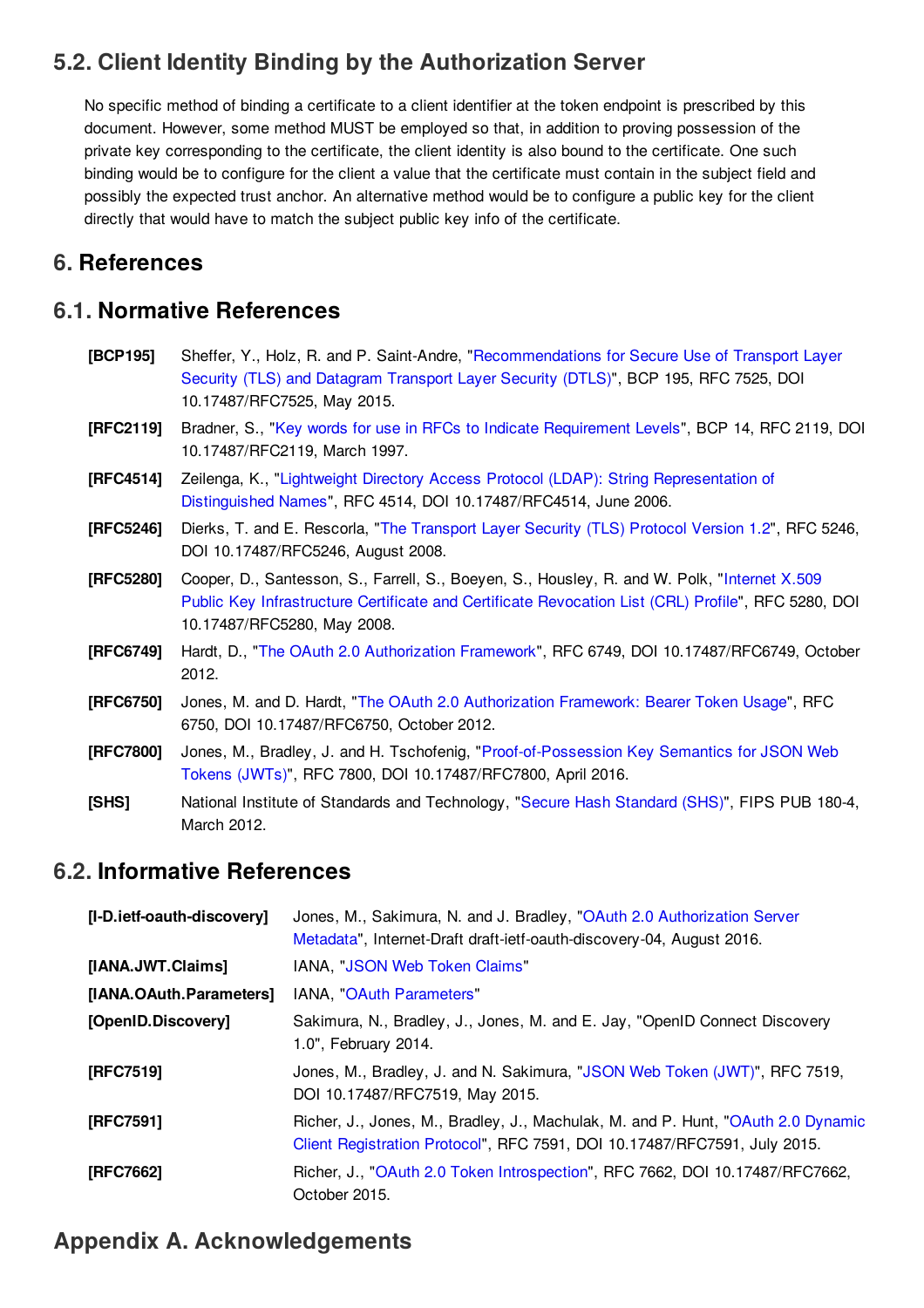Scott "not Tomlinson" Tomilson and Matt Peterson were involved in design and development work on a mutual TLS OAuth client authentication implementation that informed some of the content of this document.

Additionally, the authors would like to thank the following people for their input and contributions to the specification: Sergey Beryozkin, Vladimir Dzhuvinov, Samuel Erdtman, Phil Hunt, Sean Leonard, Kepeng Li, James Manger, Jim Manico, Nov Matake, Sascha Preibisch, Justin Richer, Dave Tonge, and Hannes Tschofenig.

# <span id="page-7-0"></span>**[Appendix](#page-7-0) B. [Document\(s\)](#page-7-2) History**

<span id="page-7-2"></span>[[ to be removed by the RFC Editor before publication as an RFC ]]

draft-ietf-oauth-mtls-01

- Added more explicit details of using RFC 7662 token introspection with mutual TLS sender constrained access tokens.
- Added an IANA OAuth Token Introspection Response Registration request for "cnf".
- Specify that tls\_client\_auth\_subject\_dn and tls\_client\_auth\_root\_dn are RFC 4514 String Representation of Distinguished Names.
- Changed tls\_client\_auth\_issuer\_dn to tls\_client\_auth\_root\_dn.
- Changed the text in the [Section](#page-3-2) 3 to not be specific about using a hash of the cert.
- Changed the abbreviated title to 'OAuth Mutual TLS' (previously was the acronym MTLSPOC).

draft-ietf-oauth-mtls-00

Created the initial working group version from draft-campbell-oauth-mtls

draft-campbell-oauth-mtls-01

- Fix some typos.
- Add to the acknowledgements list.

draft-campbell-oauth-mtls-00

- Add a Mutual TLS sender constrained protected resource access method and a x5t#S256 cnf method for JWT access tokens (concepts taken in part from draft-sakimura-oauth-jpop-04).
- Fixed "token endpoint auth methods supported" to "token endpoint auth method" for client metadata.
- Add "tls\_client\_auth\_subject\_dn" and "tls\_client\_auth\_issuer\_dn" client metadata parameters and mention using "jwks\_uri" or "jwks".
- Say that the authentication method is determined by client policy regardless of whether the client was dynamically registered or statically configured.
- Expand acknowledgements to those that participated in discussions around draft-campbell-oauth-tlsclient-auth-00
- Add Nat Sakimura and Torsten Lodderstedt to the author list.

draft-campbell-oauth-tls-client-auth-00

 $\bullet$  Initial draft.

#### <span id="page-7-1"></span>**Authors' [Addresses](#page-7-1)**

**Brian Campbell**

Ping Identity EMail: [brian.d.campbell@gmail.com](mailto:brian.d.campbell@gmail.com)

**John Bradley**